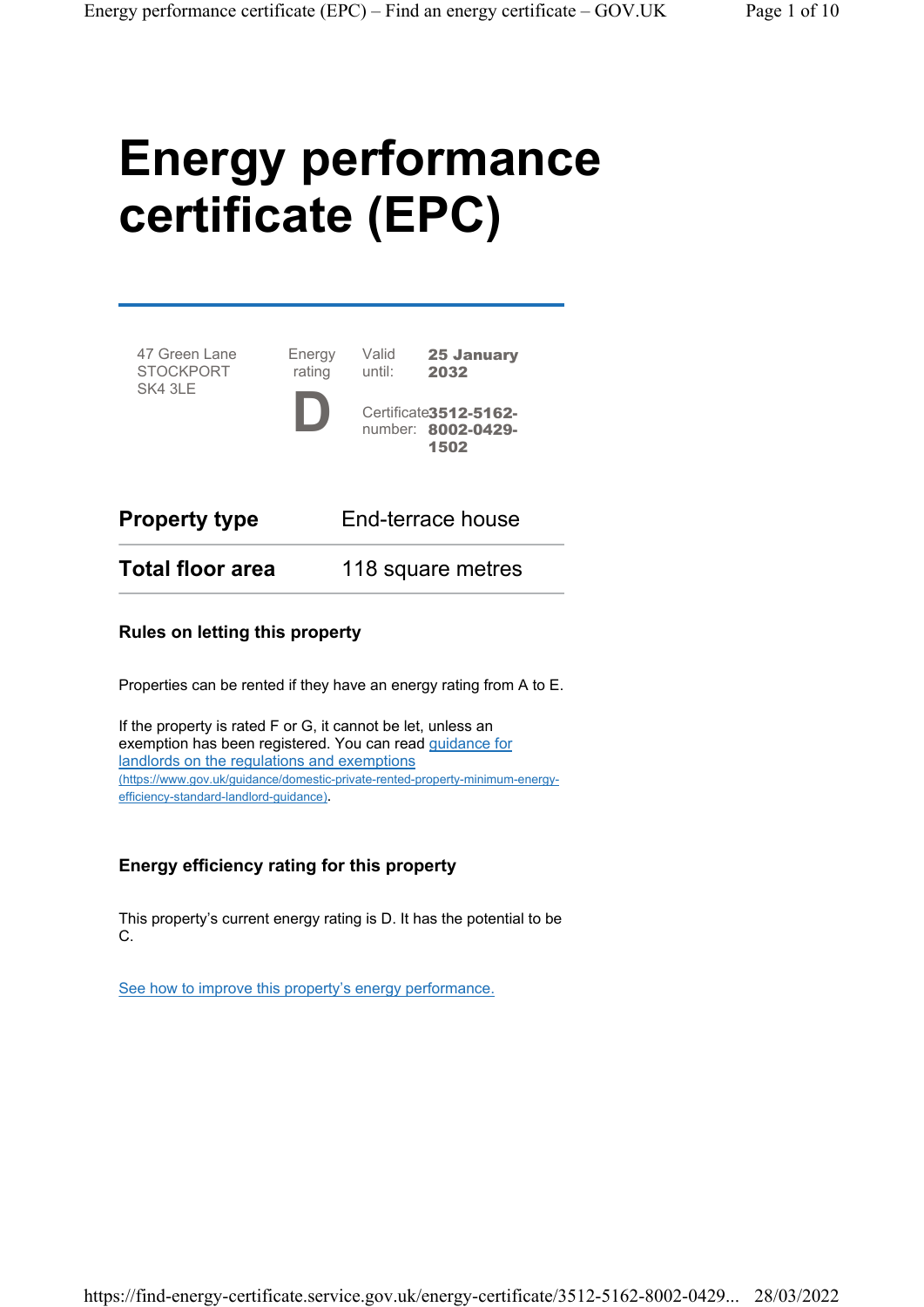

The graph shows this property's current and potential energy efficiency.

Properties are given a rating from A (most efficient) to G (least efficient).

Properties are also given a score. The higher the number the lower your fuel bills are likely to be.

For properties in England and Wales:

- the average energy rating is D
- the average energy score is 60

#### Breakdown of property's energy performance

This section shows the energy performance for features of this property. The assessment does not consider the condition of a feature and how well it is working.

Each feature is assessed as one of the following:

- very good (most efficient)
- good
- average
- poor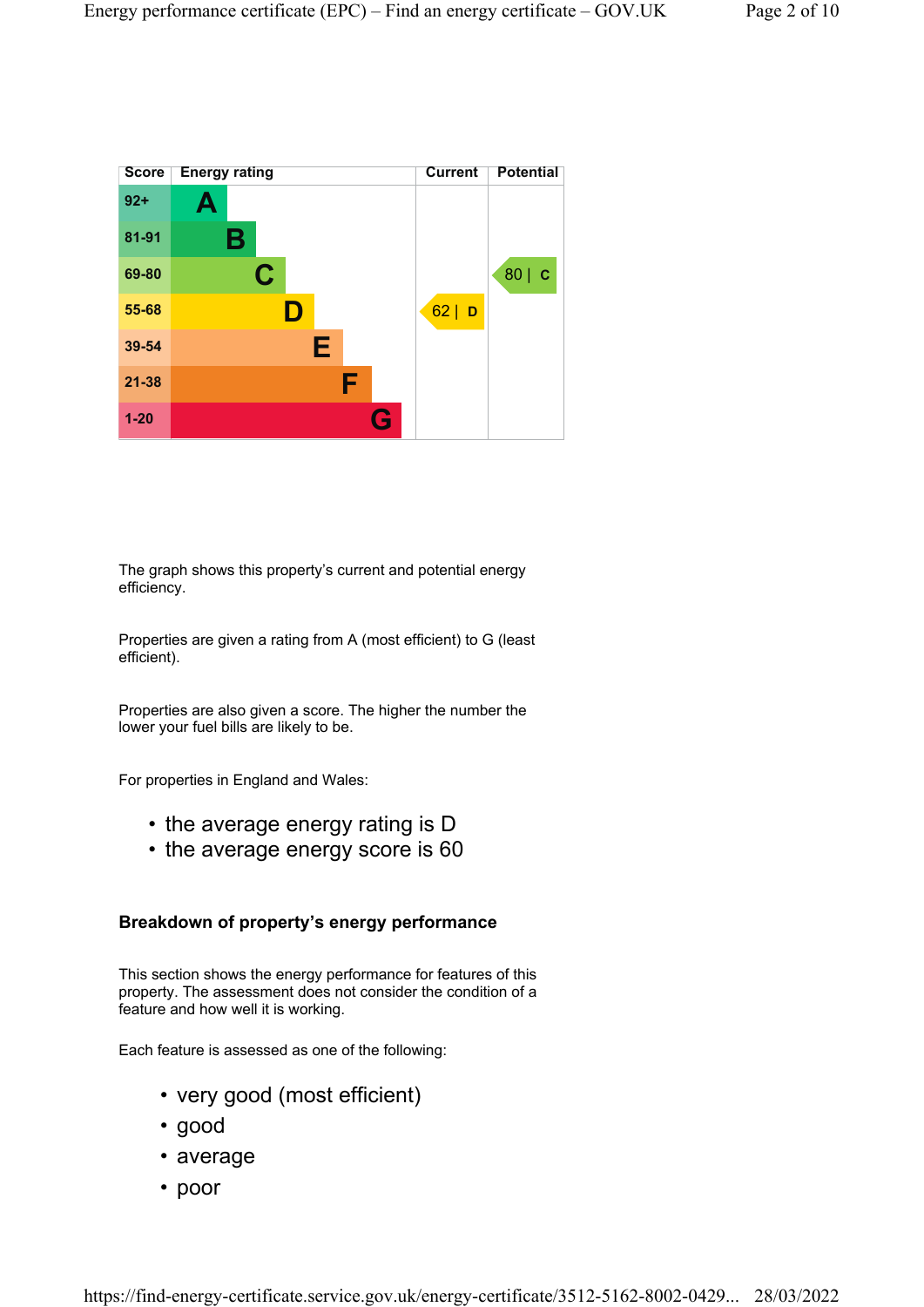### • very poor (least efficient)

When the description says "assumed", it means that the feature could not be inspected and an assumption has been made based on the property's age and type.

| <b>Feature</b>          | <b>Description</b>                                | Rating       |
|-------------------------|---------------------------------------------------|--------------|
| Wall                    | Solid brick, as built, no insulation<br>(assumed) | Very<br>poor |
| Roof                    | Pitched, 100 mm loft insulation                   | Average      |
| Window                  | Fully double glazed                               | Average      |
| Main heating            | Boiler and radiators, mains gas                   | Good         |
| Main heating<br>control | Programmer, room thermostat<br>and TRVs           | Good         |
| Hot water               | From main system                                  | Good         |
| Lighting                | Low energy lighting in all fixed<br>outlets       | Very<br>good |
| Floor                   | To unheated space, no<br>insulation (assumed)     | N/A          |
| Secondary<br>heating    | None                                              | N/A          |

# Primary energy use

The primary energy use for this property per year is 255 kilowatt hours per square metre (kWh/m2).

#### What is primary energy use?

Primary energy use is a measure of the energy required for lighting, heating and hot water in a property. The calculation includes:

- the efficiency of the property's heating system
- power station efficiency for electricity
- the energy used to produce the fuel and deliver it to the property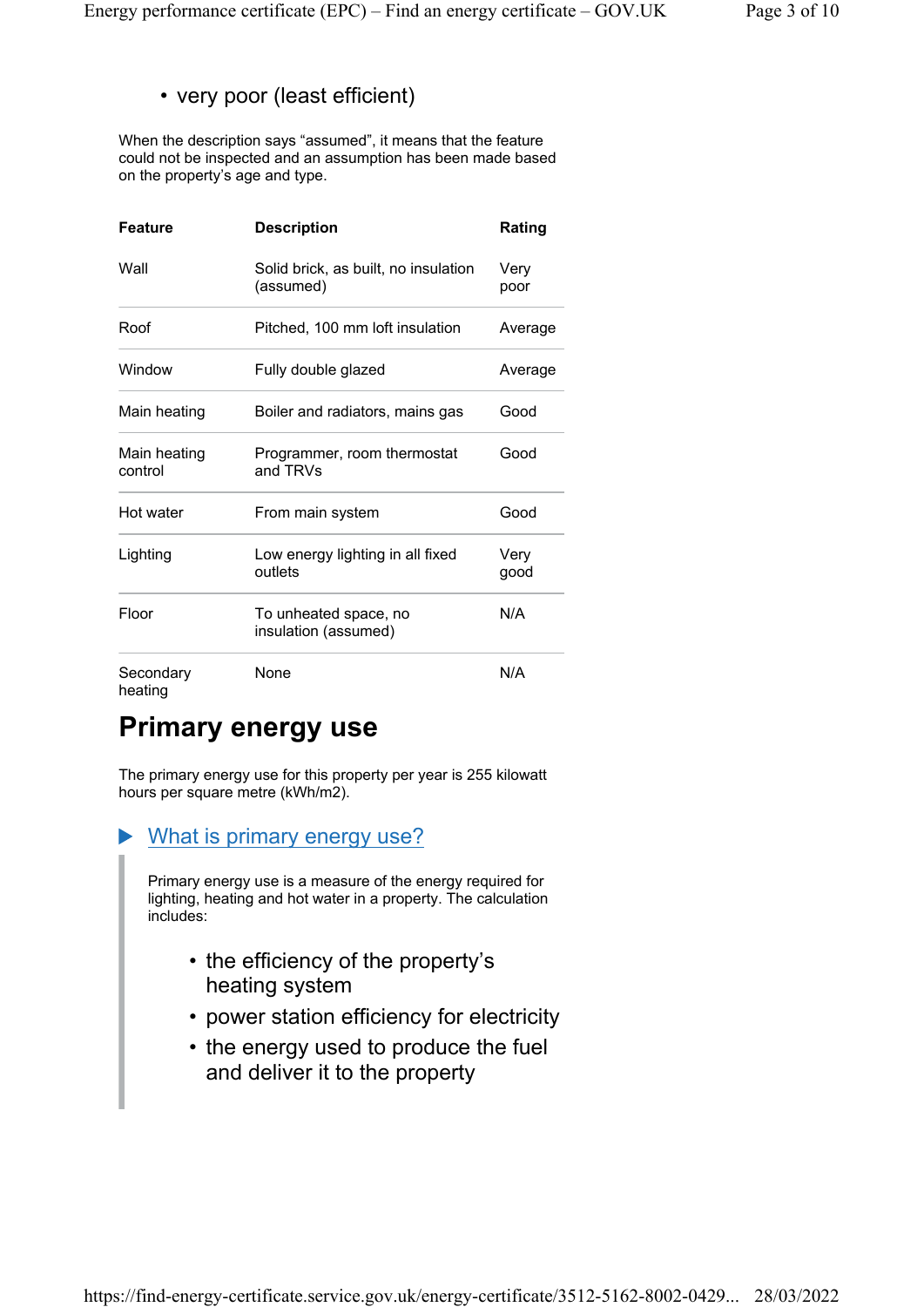#### Environmental impact of this property

This property's current environmental impact rating is E. It has the potential to be C.

Properties are rated in a scale from A to G based on how much carbon dioxide (CO2) they produce.

Properties with an A rating produce less CO2 than G rated properties.

| An average<br>household<br>produces        | 6 tonnes of CO <sub>2</sub> |
|--------------------------------------------|-----------------------------|
| This property<br>produces                  | 5.3 tonnes of CO2           |
| This property's<br>potential<br>production | 2.8 tonnes of CO2           |

By making the recommended changes, you could reduce this property's CO2 emissions by 2.5 tonnes per year. This will help to protect the environment.

Environmental impact ratings are based on assumptions about average occupancy and energy use. They may not reflect how energy is consumed by the people living at the property.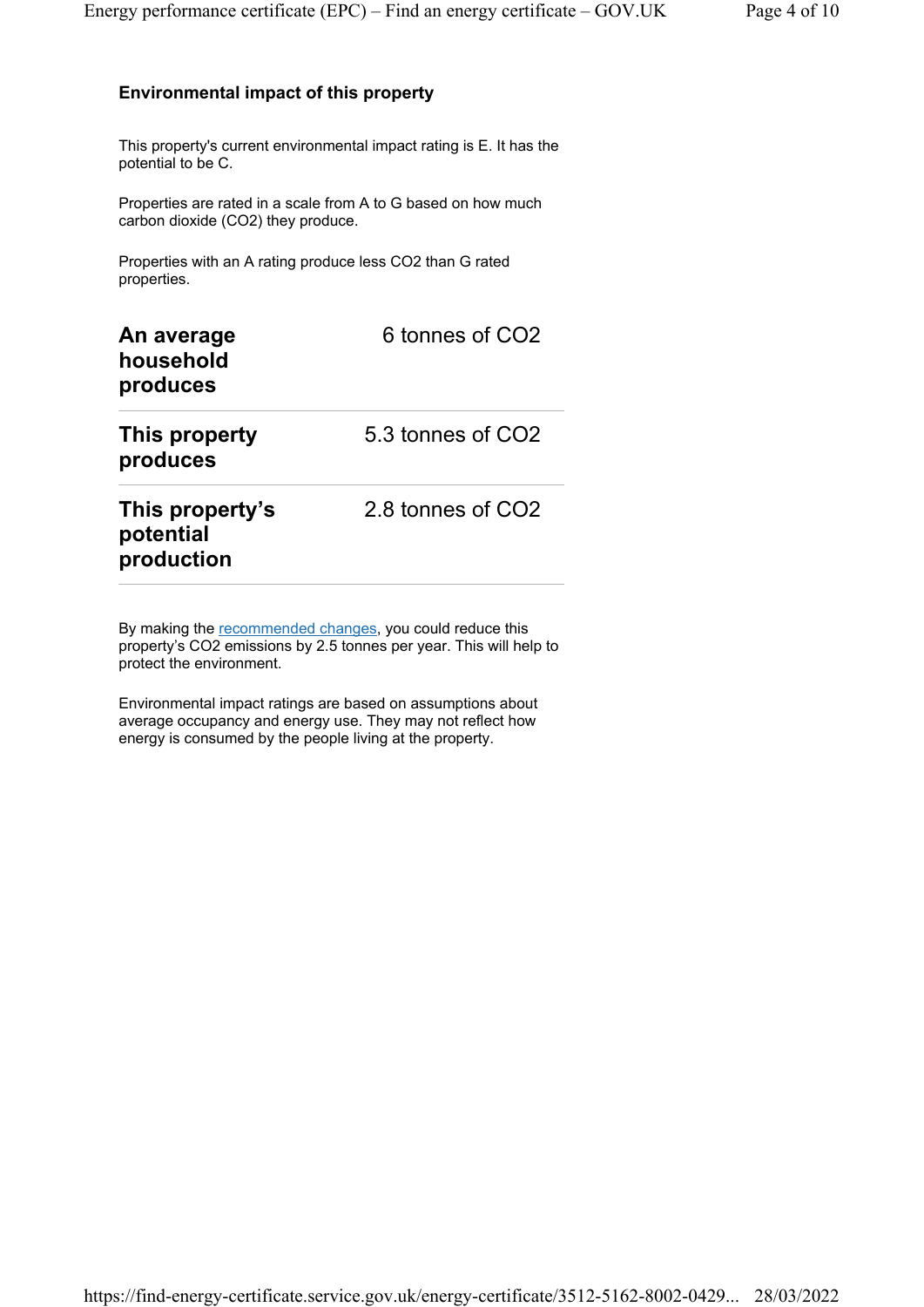#### How to improve this property's energy performance

Making any of the recommended changes will improve this property's energy efficiency.

Potential energy rating

If you make all of the recommended changes, this will improve the property's energy rating and score from D (62) to C (80).



## What is an energy rating?

An energy rating shows a property's energy efficiency.

Properties are given a rating from A (most efficient) to G (least efficient).

Properties are also given a score. The higher this number, the lower your CO2 emissions are likely to be.

## Recommendation 1: Internal or external wall insulation

Internal or external wall insulation

| <b>Typical installation</b><br>cost                               | £4,000 - £14,000 |
|-------------------------------------------------------------------|------------------|
| <b>Typical yearly</b><br>saving                                   | £252             |
| <b>Potential rating</b><br>after carrying out<br>recommendation 1 | 71 C             |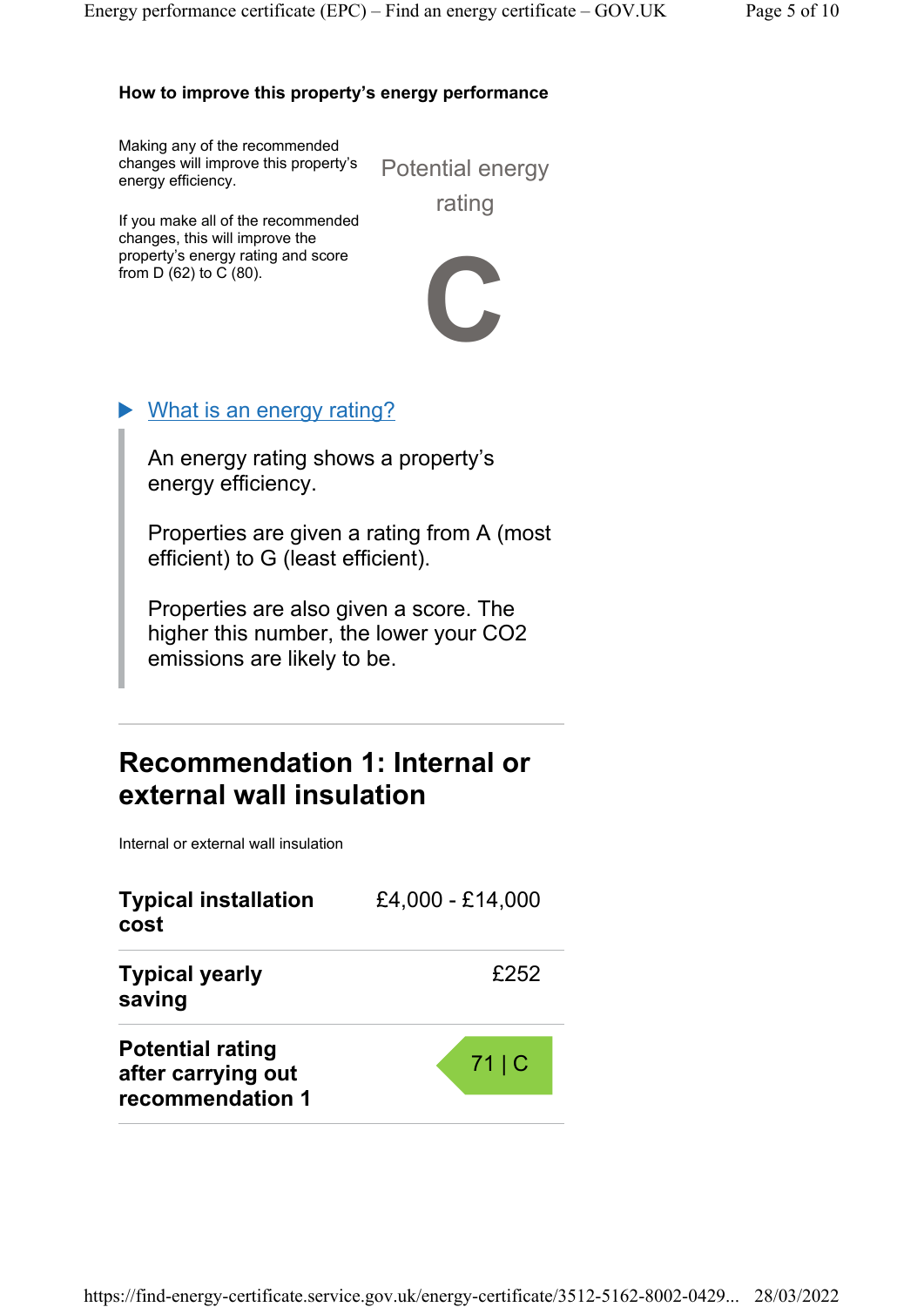# Recommendation 2: Solar water heating

Solar water heating

| <b>Typical installation</b><br>cost                                           | £4,000 - £6,000 |  |
|-------------------------------------------------------------------------------|-----------------|--|
| <b>Typical yearly</b><br>saving                                               | £28             |  |
| <b>Potential rating</b><br>after carrying out<br>recommendations<br>1 and $2$ | 72 C            |  |

# Recommendation 3: Solar photovoltaic panels, 2.5 kWp

Solar photovoltaic panels

| <b>Typical installation</b><br>cost                                        | £3,500 - £5,500 |
|----------------------------------------------------------------------------|-----------------|
| <b>Typical yearly</b><br>saving                                            | £313            |
| <b>Potential rating</b><br>after carrying out<br>recommendations<br>1 to 3 | 80 C            |

# Paying for energy improvements

Find energy grants and ways to save energy in your home. (https://www.gov.uk/improve-energy-efficiency)

#### Estimated energy use and potential savings

£1073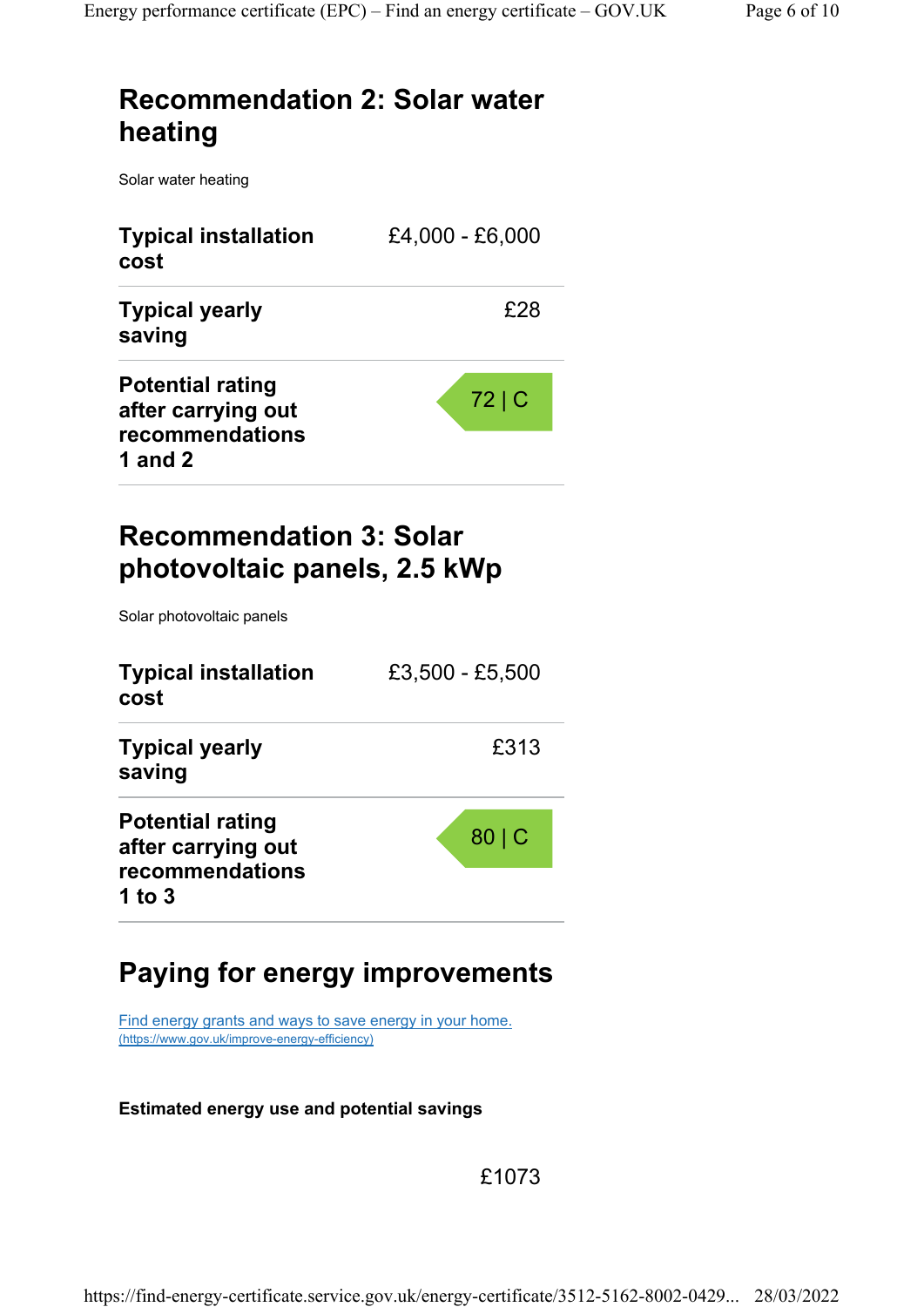## Estimated yearly energy cost for this property

### **Potential saving E281**

The estimated cost shows how much the average household would spend in this property for heating, lighting and hot water. It is not based on how energy is used by the people living at the property.

The estimated saving is based on making all of the recommendations in how to improve this property's energy performance.

For advice on how to reduce your energy bills visit Simple Energy Advice (https://www.simpleenergyadvice.org.uk/).

# Heating use in this property

Heating a property usually makes up the majority of energy costs.

## Estimated energy used to heat this property

| Space heating | 18282 kWh per year |
|---------------|--------------------|
| Water heating | 2285 kWh per year  |

## Potential energy savings by installing insulation

| <b>Type of insulation</b> | Amount of energy saved |
|---------------------------|------------------------|
|                           |                        |

Loft insulation 522 kWh per year

#### Solid wall insulation 6145 kWh per year

You might be able to receive Renewable Heat Incentive payments (https://www.gov.uk/domestic-renewable-heat-incentive). This will help to reduce carbon emissions by replacing your existing heating system with one that generates renewable heat. The estimated energy required for space and water heating will form the basis of the payments.

#### Contacting the assessor and accreditation scheme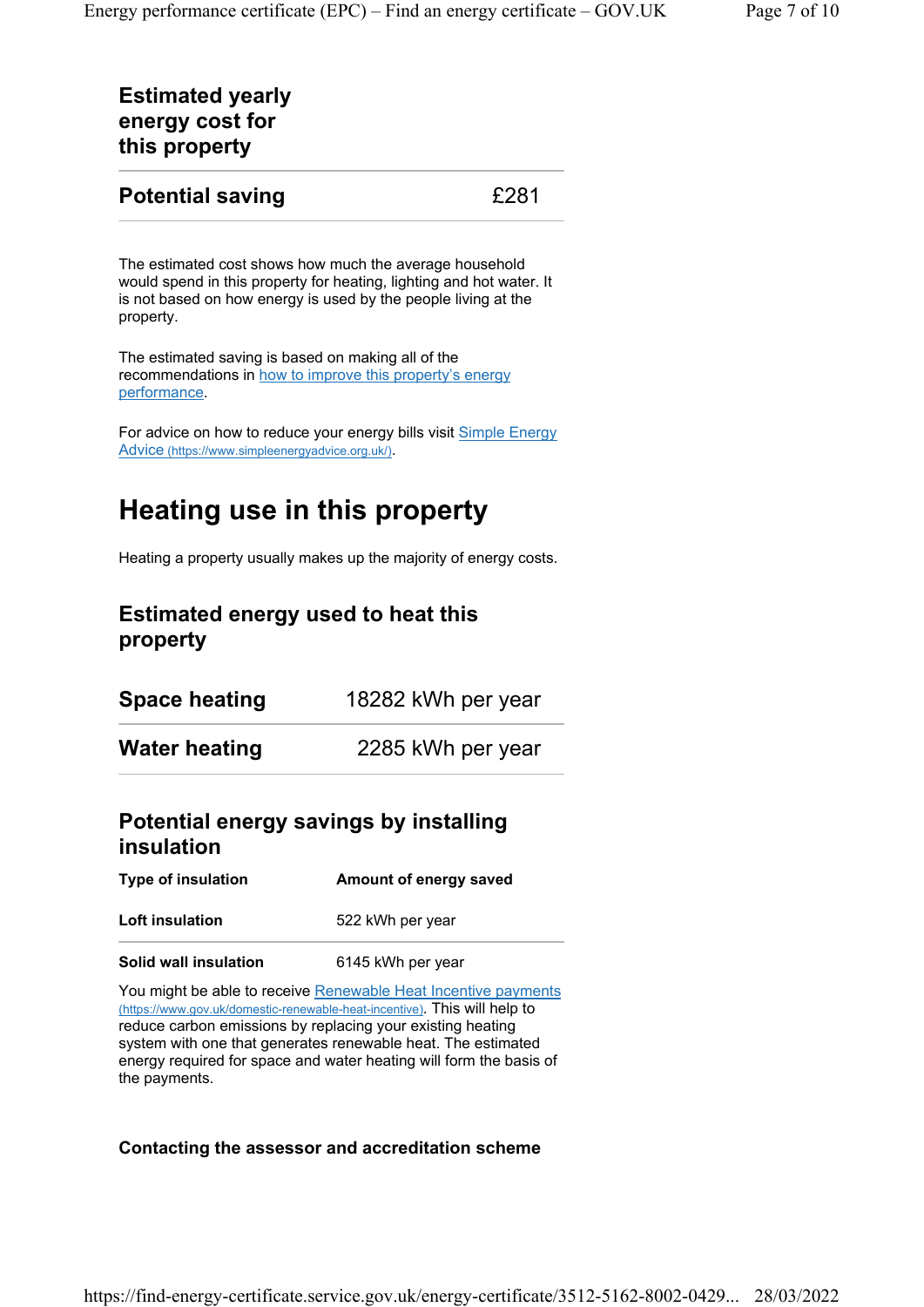This EPC was created by a qualified energy assessor.

If you are unhappy about your property's energy assessment or certificate, you can complain to the assessor directly.

If you are still unhappy after contacting the assessor, you should contact the assessor's accreditation scheme.

Accreditation schemes are appointed by the government to ensure that assessors are qualified to carry out EPC assessments.

## Assessor contact details

| Assessor's name  | Muhammad Munir              |  |
|------------------|-----------------------------|--|
| <b>Telephone</b> | 07872314115                 |  |
| <b>Email</b>     | hello@manchestere<br>pc.com |  |

## Accreditation scheme contact details

| <b>Accreditation</b><br>scheme | <b>Quidos Limited</b> |
|--------------------------------|-----------------------|
| <b>Assessor ID</b>             | QUID203644            |
| <b>Telephone</b>               | 01225 667 570         |
| <b>Email</b>                   | info@quidos.co.uk     |

## Assessment details

| Assessor's<br>declaration | No related party       |
|---------------------------|------------------------|
| Date of<br>assessment     | <b>25 January 2022</b> |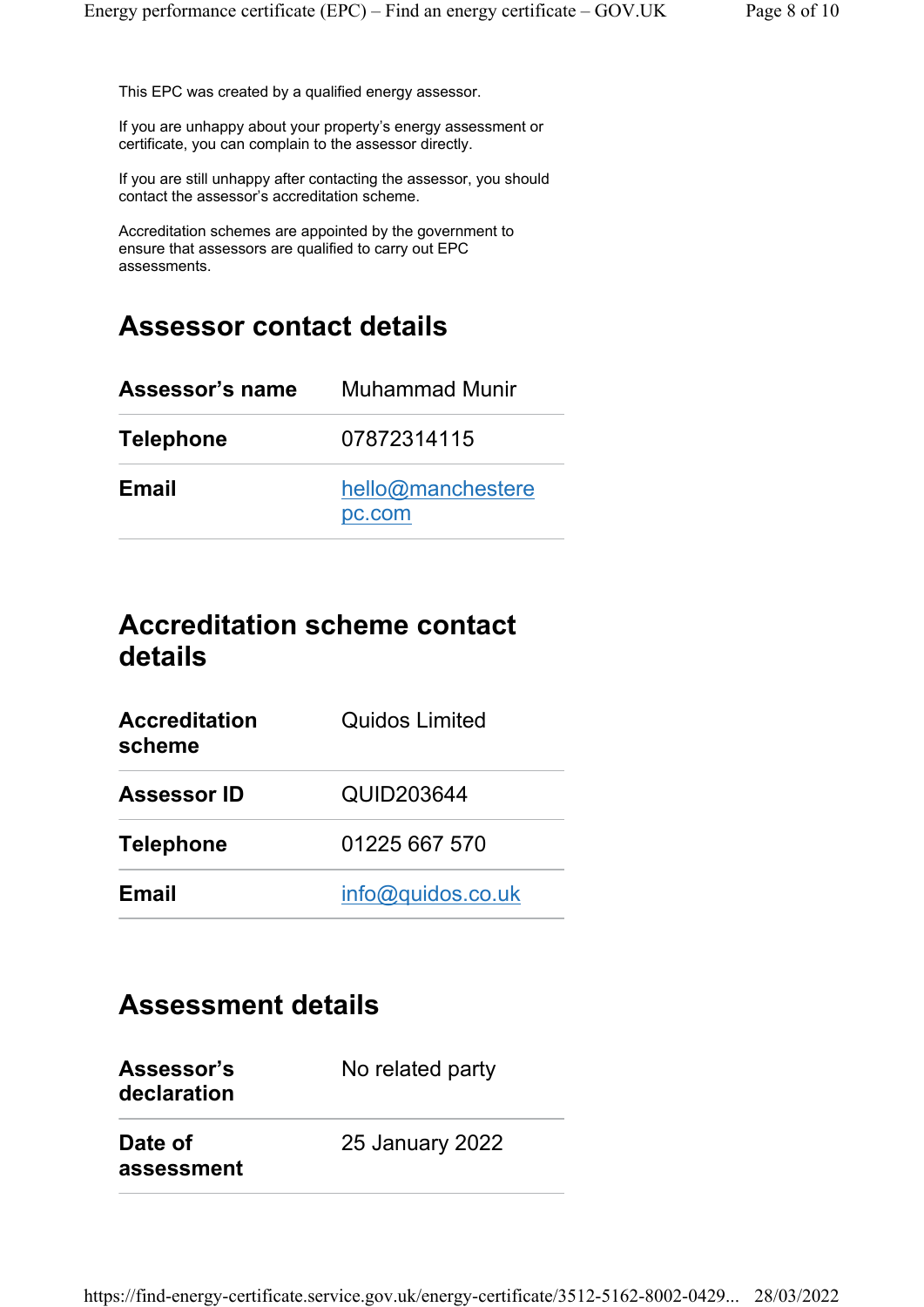| Date of certificate   | <b>26 January 2022</b>                                                                                                                                                                                                                                                                                                                                                                                                    |
|-----------------------|---------------------------------------------------------------------------------------------------------------------------------------------------------------------------------------------------------------------------------------------------------------------------------------------------------------------------------------------------------------------------------------------------------------------------|
| Type of<br>assessment | <b>RdSAP</b><br><b>RdSAP</b><br>(Reduced data<br><b>Standard</b><br>Assessment<br>Procedure) is a<br>method used to<br>assess and<br>compare the<br>energy and<br>environmental<br>performance of<br>properties in the<br>UK. It uses a site<br>visit and survey<br>of the property to<br>calculate energy<br>performance.                                                                                                |
|                       | This type of<br>assessment can<br>be carried out on<br>properties built<br>before 1 April<br>2008 in England<br>and Wales, and<br>30 September<br>2008 in Northern<br>Ireland. It can<br>also be used for<br>newer properties,<br>as long as they<br>have a previous<br><b>SAP</b><br>assessment,<br>which uses<br>detailed<br>information about<br>the property's<br>construction to<br>calculate energy<br>performance. |